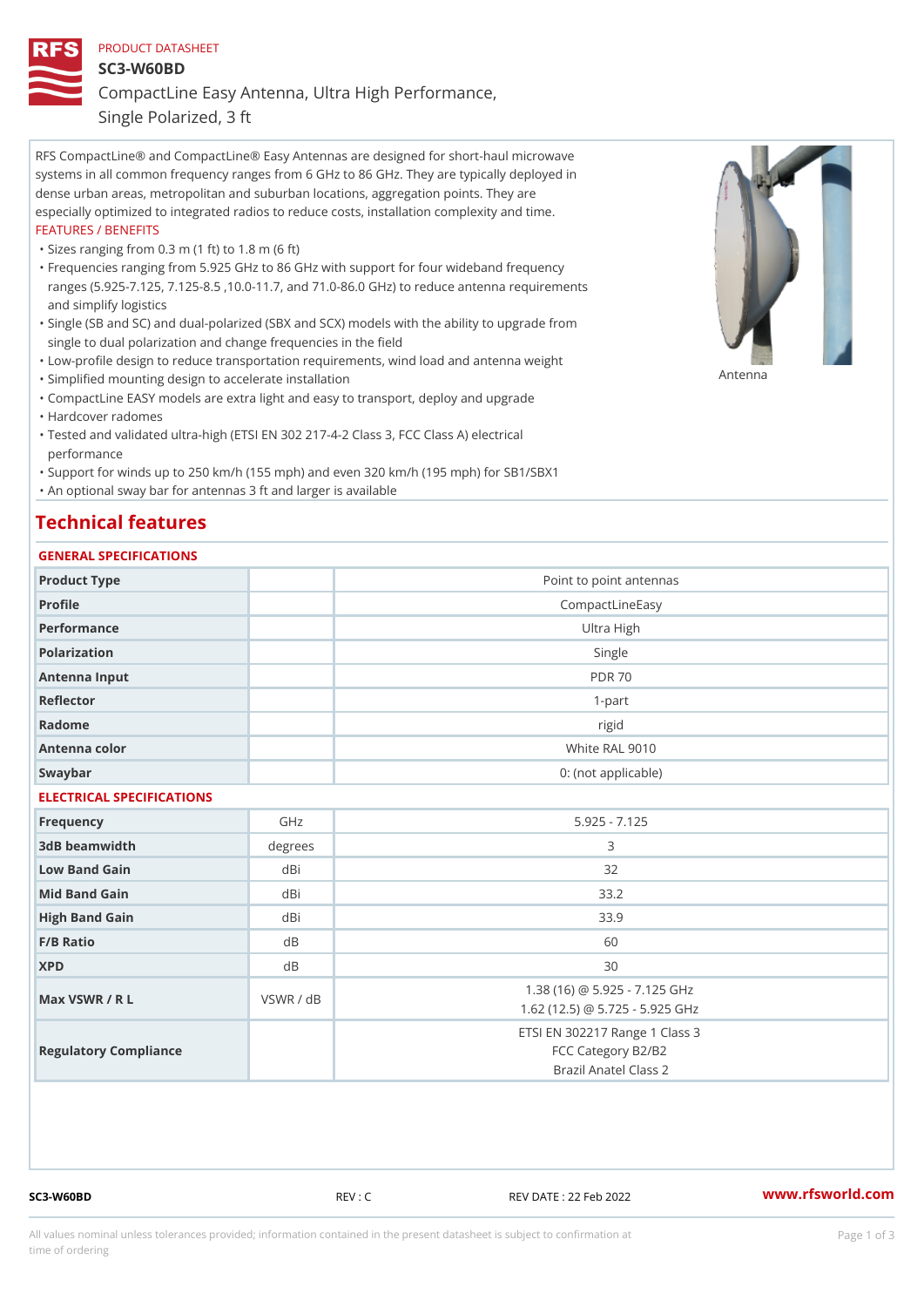# PRODUCT DATASHEET SC3-W60BD CompactLine Easy Antenna, Ultra High Performance, Single Polarized, 3 ft

| MECHANICAL SPECIFICATIONS                                                                        |              |                                                      |
|--------------------------------------------------------------------------------------------------|--------------|------------------------------------------------------|
| Diameter                                                                                         | ft $(m)$     | 3(0.9)                                               |
| Elevation Adjustment                                                                             | degrees      | ± 15                                                 |
| Azimuth Adjustment                                                                               | degrees      | ± 15                                                 |
| Polarization Adjustment                                                                          | degrees      | ± 5                                                  |
| Mounting Pipe Diameter<br>minimum                                                                | $mm$ (in)    | 89 (3.5)                                             |
| Mounting Pipe Diameter<br>maximum                                                                | $mm$ (in)    | 114(4.5)                                             |
| Approximate Weight                                                                               | kg (lb)      | 21(46)                                               |
| Survival Windspeed                                                                               | $km/h$ (mph) | 252 (155)                                            |
| Operational Windspeed                                                                            | $km/h$ (mph) | 180 (112)                                            |
| <b>STRUCTURE</b>                                                                                 |              |                                                      |
| Radome Material                                                                                  |              | rigid                                                |
| FURTHER ACCESSORIES                                                                              |              |                                                      |
| optional Swaybar                                                                                 |              | 1: SMA-SK-3 (1.35 m x Ø33 mm)                        |
| Further Accessories                                                                              |              | SMA-SKO-UNIVERSAL : Universal sway bar fixation l    |
| MOUNTOUTLINE                                                                                     |              |                                                      |
| m m<br>$Dimension_A$<br>(in)                                                                     |              | 999 (39.33)                                          |
| m m<br>$Dimension_B$<br>(in)                                                                     |              | 470 (18.5)                                           |
| m m<br>$Dimen sion_C$<br>(in)                                                                    |              | 56(2.2)                                              |
| $Dim_D - D -$<br>m m<br>89mm (3.5_in) Pi(pine)                                                   |              | 379.5(14.9)                                          |
| $Dim_D - D -$<br>m m<br>$114$ m m $(4.5$ ir $)$ $\sqrt{$ ii $\sqrt{p}}$ $\ge$                    |              | 392 (15.5)                                           |
| m m<br>$Dimension$ _ $E$<br>(in)                                                                 |              | 182(7)                                               |
| WINDLOAD                                                                                         |              |                                                      |
| Fs Side force<br>$max.$ @<br>survival $w \nmid N$ ( $ b$ )<br>speed                              | 1451 (326)   |                                                      |
| Fa Axial force<br>$max.$ @<br>survival wind (1b)<br>speed                                        |              | 2930 (659)                                           |
| M Torque<br>$maximum$ @<br>N <sub>m</sub><br>survival wind<br>$1b + t$<br>speed Nm (ft<br>$1b$ ) |              | 1213 (895)                                           |
| <b>External Document Links</b><br>Reflector Installation                                         |              |                                                      |
| $SC3-W60BD$                                                                                      |              | www.rfsworld.co<br>REV : C<br>REV DATE : 22 Feb 2022 |

All values nominal unless tolerances provided; information contained in the present datasheet is subject to Pcapgelio an atio time of ordering